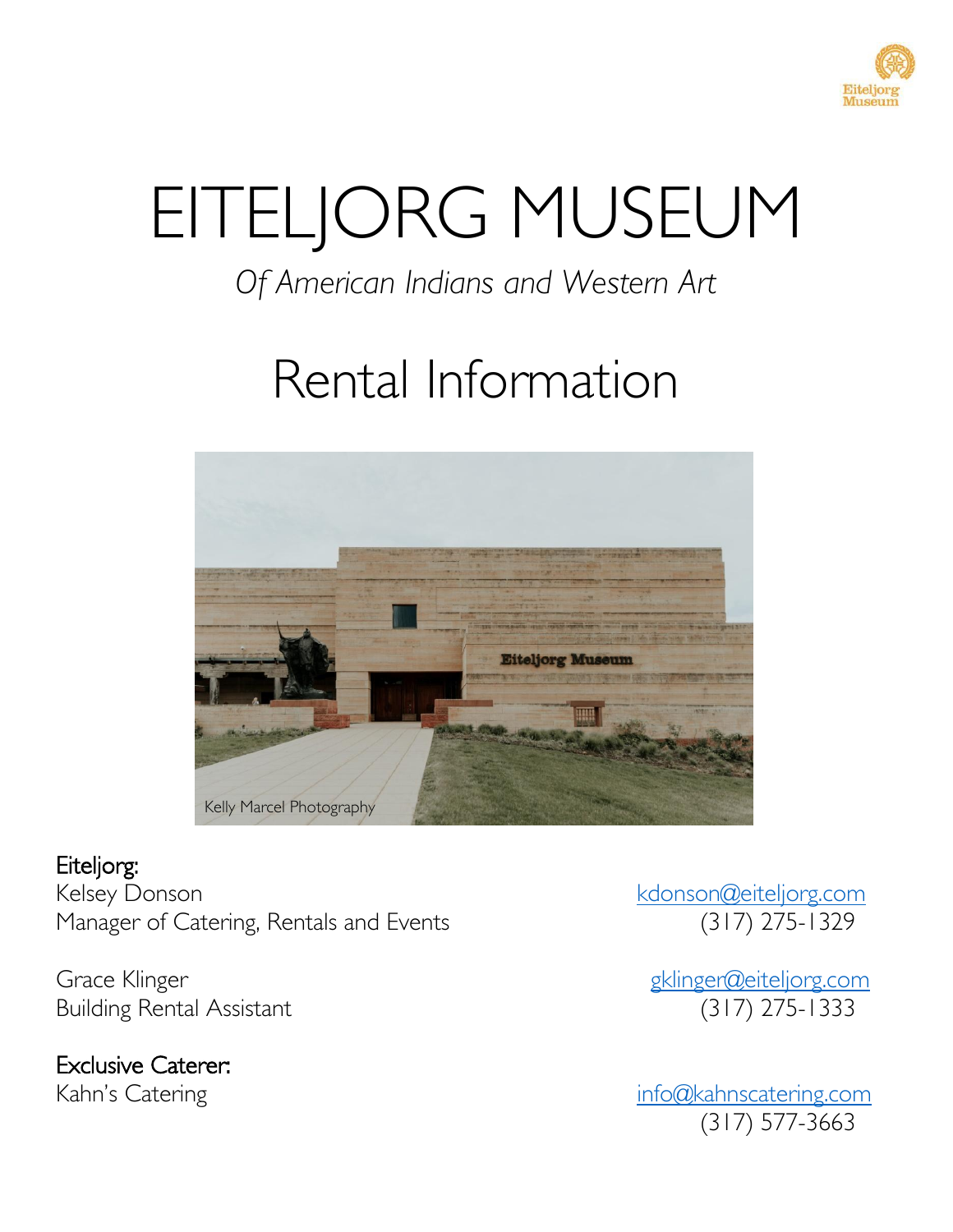

## CLOWES BALLROOM, ONE AMERICA TERRACE & EAGLE COMMONS HALLWAY

#### Capacity:

- 230 Sit Down Dinner, Dance Floor
- 260 Sit Down Dinner, Without Dance Floor
- 400 Standing Reception

#### Included in Rental:

In House Tables & Chairs Parking in White River State Park Garage (First Come, First Serve Basis)



## Pricing:

|                                 | January $25^{\text{th}}$ – March $31^{\text{st}}$ | April I <sup>st</sup> – November 13 <sup>th</sup> |
|---------------------------------|---------------------------------------------------|---------------------------------------------------|
| Monday - Thursday               |                                                   |                                                   |
| Daytime (7am - 3pm)             | Fee \$1,200 Catering Minimum \$3,500              | Fee \$1,200 Catering Minimum \$3,500              |
| Evening $(6 - 11:30 \text{pm})$ | Fee \$1,300 Catering Minimum \$5,000              | Fee \$2,500 Catering Minimum \$5,000              |
| Friday & Sundays                |                                                   |                                                   |
| Daytime $(7am - 3pm)$           | Fee \$1,200 Catering Minimum \$6,000              | Fee \$1,200 Catering Minimum \$6,000              |
| Evening $(6 - 11:30 \text{pm})$ | Fee \$3,000 Catering Minimum \$6,000              | Fee \$3,300 Catering Minimum \$6,000              |
| <b>Saturday</b>                 |                                                   |                                                   |
| Daytime $(7am - 3pm)$           | Fee \$1,300 Catering Minimum \$6,000              | Fee \$1,500 Catering Minimum \$6,000              |
| Evening $(6 - 11:30 \text{pm})$ | Fee \$3,000 Catering Minimum \$10,000             | Fee \$3,500 Catering Minimum \$10,000             |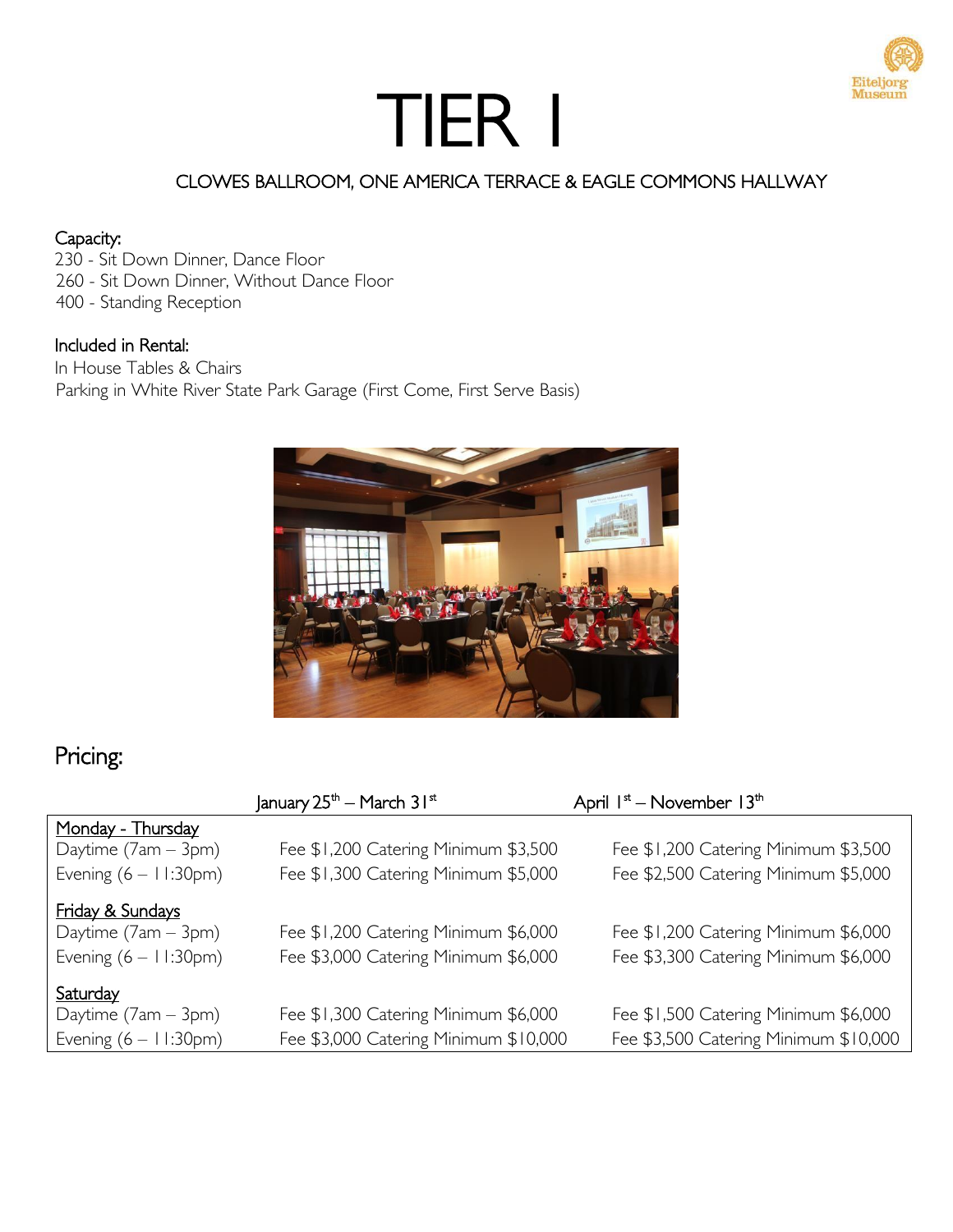### CLOWES BALLROOM, ONE AMERICA TERRACE, EAGLE COMMONS HALLWAY & 1 ST FLOOR GALLERIES

#### Capacity:

230 - Sit Down Dinner, Dance Floor 260 - Sit Down Dinner, Without Dance Floor 600 - Standing Reception

#### Included in Rental:

In House Tables & Chairs Parking in White River State Park Garage (First Come, First Serve Basis)



## Pricing:

|                                                                | January $25^{\text{th}}$ – March $31^{\text{st}}$ | April $I^*$ – November $I3^{\text{th}}$ |
|----------------------------------------------------------------|---------------------------------------------------|-----------------------------------------|
| Monday - Thursday<br>Evening $(6 - 11:30 \text{pm})$           | Fee \$2,000 Catering Minimum \$5,000              | Fee \$3,000 Catering Minimum \$5,000    |
| <b>Friday &amp; Sundays</b><br>Evening $(6 - 11:30 \text{pm})$ | Fee \$3,300 Catering Minimum \$6,000              | Fee \$4,000 Catering Minimum \$6,000    |
| Saturday<br>Evening $(6 - 11:30 \text{pm})$                    | Fee \$3,500 Catering Minimum \$10,000             | Fee \$4,200 Catering Minimum \$10,000   |

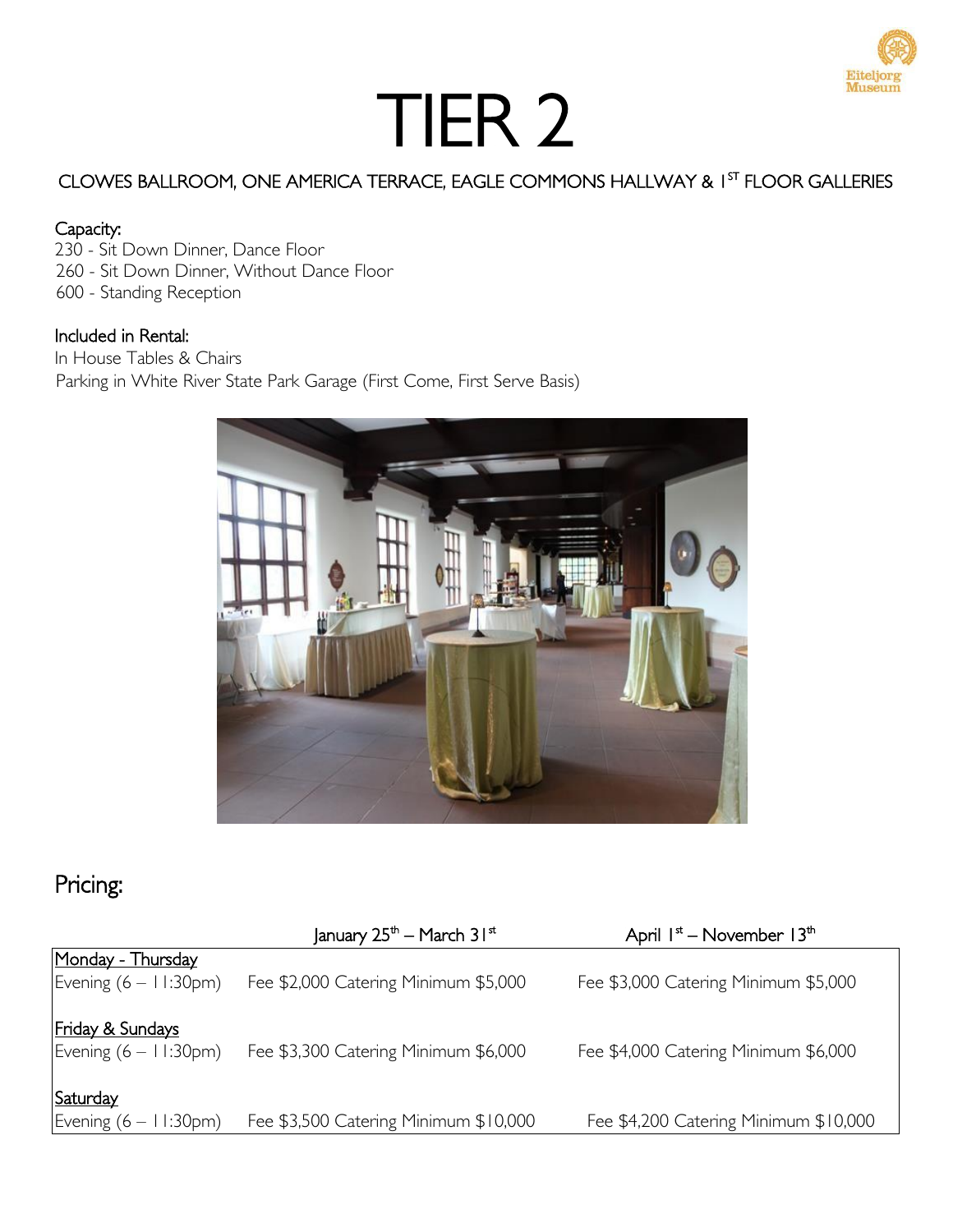

## CLOWES BALLROOM, ONE AMERICA TERRACE, EAGLE COMMONS HALLWAY, I<sup>st</sup> FLOOR GALLERIES & GARDENS

#### Capacity:

230 - Sit Down Dinner, Dance Floor 260 - Sit Down Dinner, Without Dance Floor

600 - Standing Reception

#### Included in Rental:

In House Tables & Chairs Parking in White River State Park Garage (First Come, First Serve Basis)





## Pricing:

## Monday - Thursday

Friday & Sundays

**Saturday**<br>Evening (6 – 11:30pm)

### April 1st – November 13th

Evening (6 – 11:30pm) Fee \$3,000 Catering Minimum \$5,000

Evening (6 – 11:30pm) Fee \$4,000 Catering Minimum \$6,000

Fee \$4,200 Catering Minimum \$10,000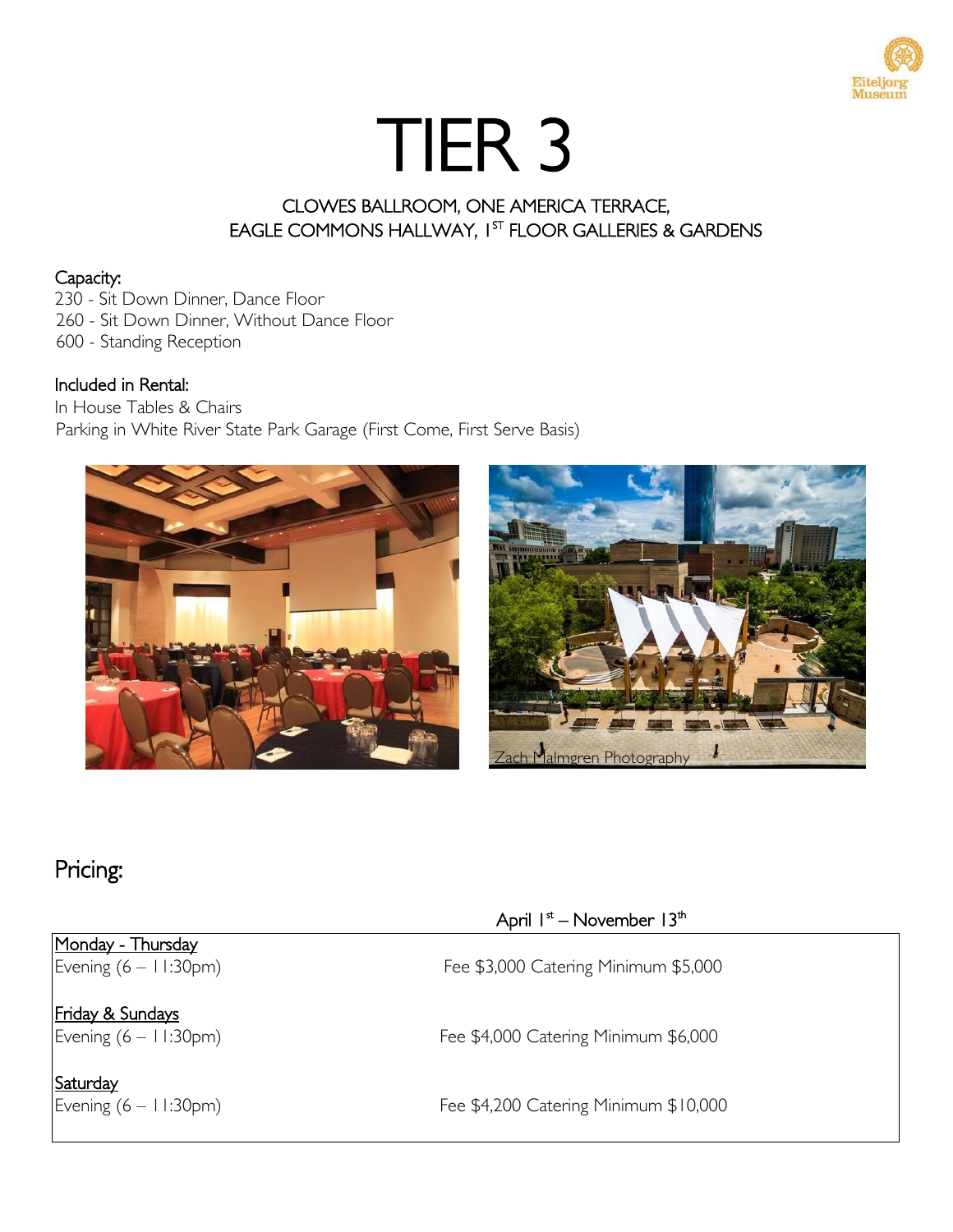

## CLOWES BALLROOM, ONE AMERICA TERRACE, EAGLE COMMONS HALLWAY,  $1^{ST}$  and  $2^{nd}$  FLOOR GALLERIES & GARDENS *(Entire Museum Rental)*

#### Capacity:

230 - Sit Down Dinner, Dance Floor

260 - Sit Down Dinner, Without Dance Floor

600 - Standing Reception

#### Included in Rental:

In House Tables & Chairs Parking in White River State Park Garage (First Come, First Serve Basis)



## Pricing:

|                                                                | January $25^{\text{th}}$ – March $31^{\text{st}}$ | April $1st$ – November $13th$         |
|----------------------------------------------------------------|---------------------------------------------------|---------------------------------------|
| Monday - Thursday<br>Evening $(6 - 11:30 \text{pm})$           | Fee \$2,500 Catering Minimum \$5,000              | Fee \$3,000 Catering Minimum \$5,000  |
| <b>Friday &amp; Sundays</b><br>Evening $(6 - 11:30 \text{pm})$ | Fee \$3,500 Catering Minimum \$6,000              | Fee \$4,000 Catering Minimum \$6,000  |
| Saturday<br>Evening $(6 - 11:30 \text{pm})$                    | Fee \$3,800 Catering Minimum \$10,000             | Fee \$4,200 Catering Minimum \$10,000 |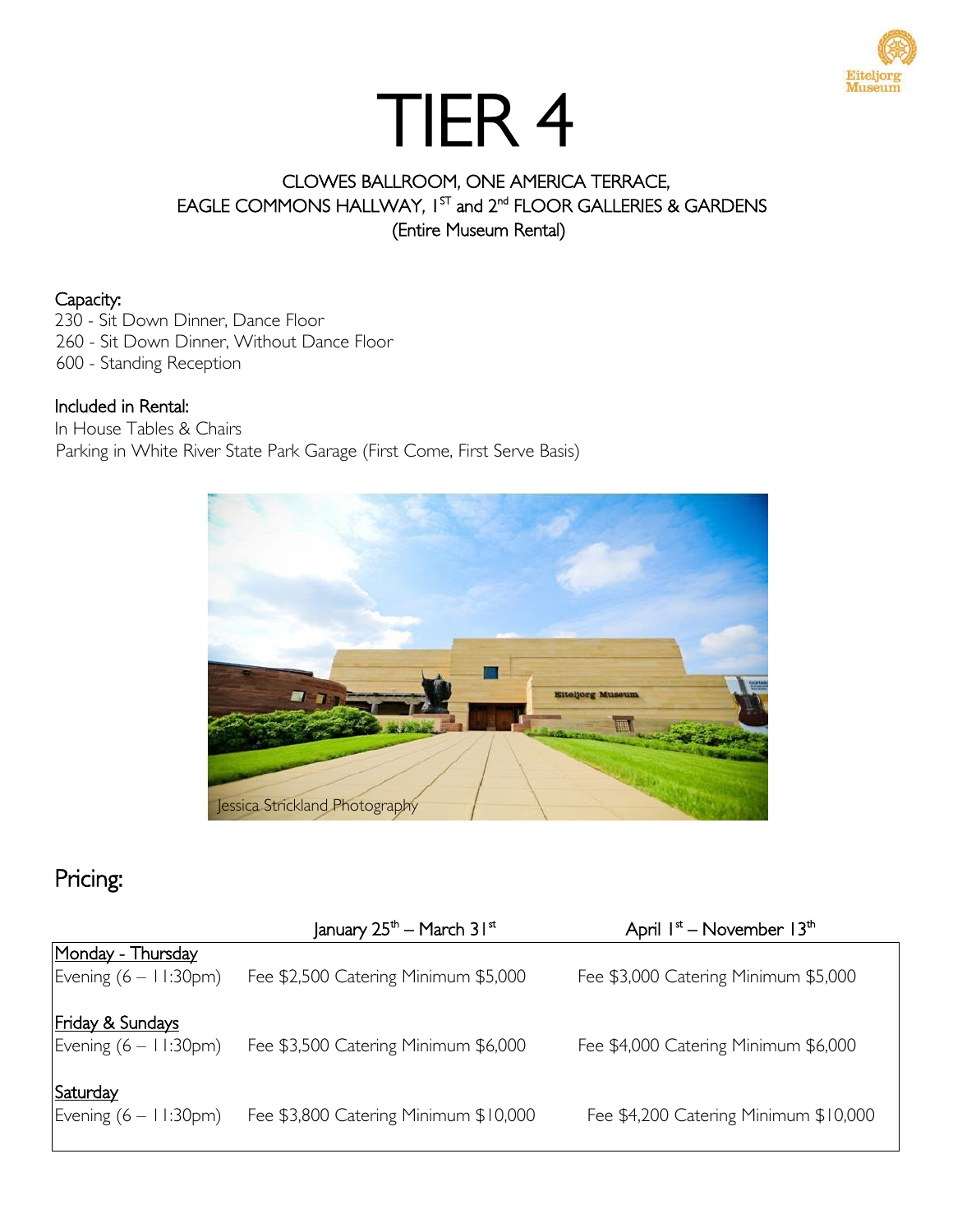

# MUSEUM CAFÉ

## Capacity: 40 – Daytime, In Private Dining Room 150 – Evening, Entire Museum Café (90 seats) & Terrace (60 seats)





## Pricing:

 January 2nd – December 31st Unavailable on January  $1^{st}$ , November 23<sup>rd</sup>, and December 25<sup>th</sup>

Monday – Thursday

Friday & Sunday

**Saturday** 

Daytime (7:00am-3:00pm)<br>Evening (6:00pm – 11:30pm) Rental \$800/Catering Minimum \$1,000 Rental \$800/Catering Minimum \$1,000

Daytime (7:00am-3:00pm)<br>Evening (6:00pm – 11:30pm) Rental \$800/Catering Minimum \$1,500 Rental \$800/Catering Minimum \$1,500

Daytime (7:00am-3:00pm)<br>
Evening (6:00pm – 11:30pm)<br>
Rental \$1,000/Catering Minimum \$2,000<br>
Not Available April – October Not Available April – October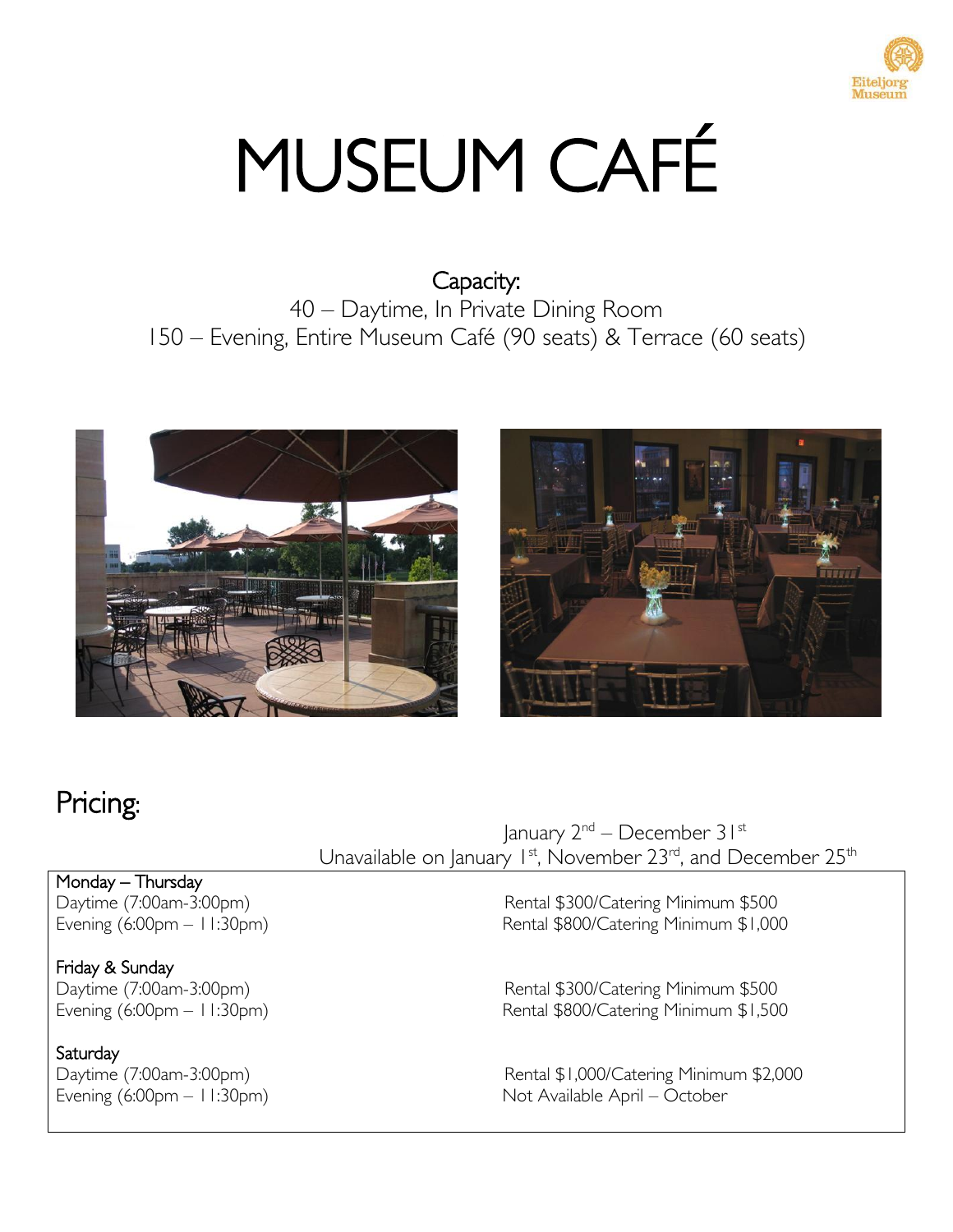

# Thompson Boardroom

The Thompson Boardroom can be divided into three separate rooms: Section A, B, & C Audio Visual equipment, white boards, flip charts, etc, are available at an additional charge. Ask about our in-house options!

> 32 - Entire Boardroom **Hollow Square** 12 - For A&B U-Shape

Capacity: Seating Options: 6 - For A Classroom Style



## Pricing:

## January 2<sup>nd</sup> – December 3 I <sup>st</sup> (*Daytime Only*) Unavailable January 1st, November 24th & December 25th

| Boardroom A, B or C         | Rental: \$200 per day Catering Minimum \$800 |
|-----------------------------|----------------------------------------------|
| Entire Boardroom (A, B & C) | Fee: \$400 per day Catering Minimum \$800    |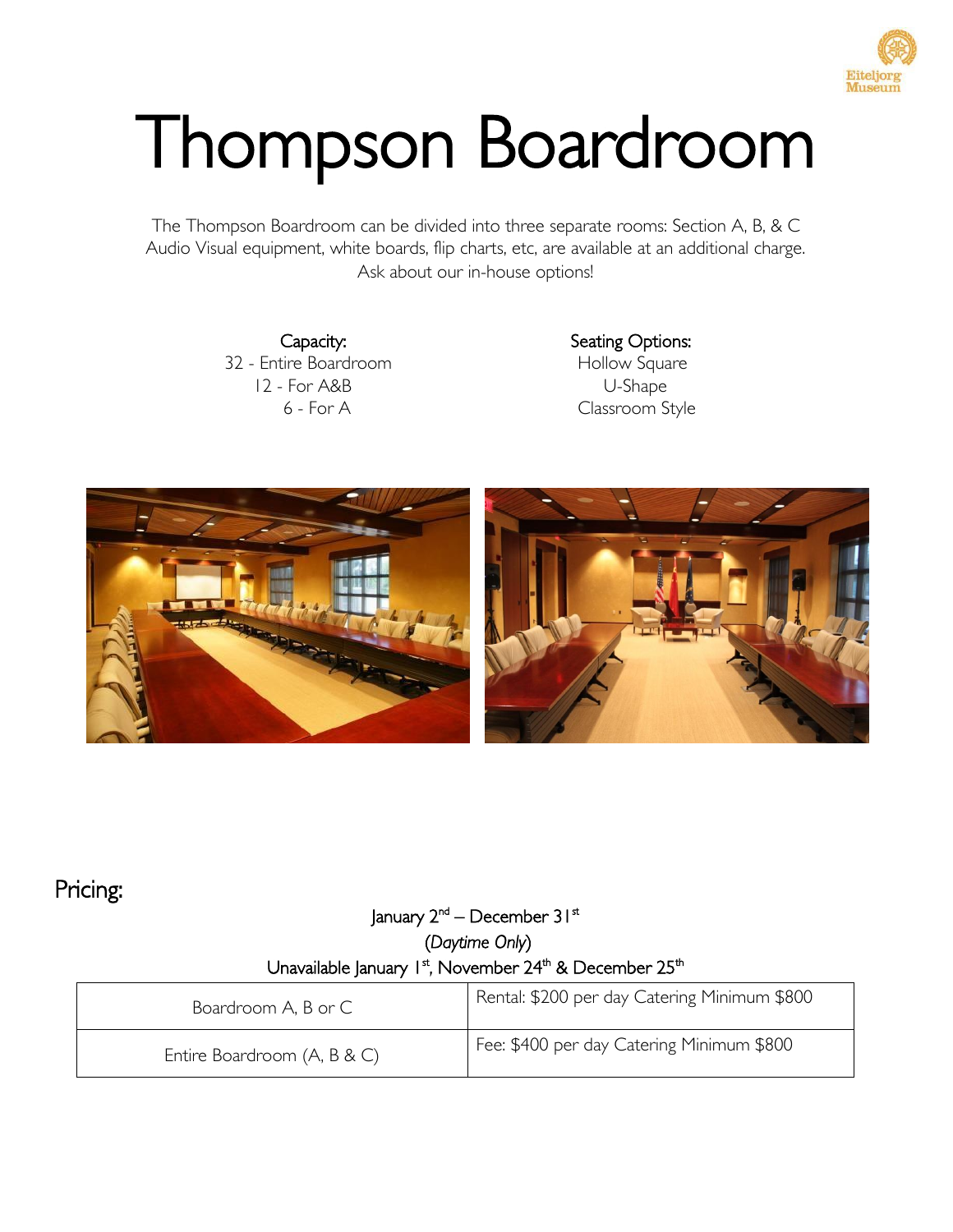

# FACT SHEET

- Kahn's Catering is our exclusive caterer. All food, beverage, and linen services are done through your Event Specialist at Kahn's.
- No food or beverage is allowed within the gallery space.
- We require a certificate of insurance on file for all events.
- We require a signed florist and photographer form for all events.
- We host one event per evening, which gives you flexibility on space options.
- To host a ceremony with us, there is an additional \$500 ceremony fee, plus the cost of ceremony chairs (\$4.00/chair).
- Audio visual equipment is available for rental.
- If you choose to have any portion of the event outdoors, we make a call by 12:00pm the day of the event to make the decision to keep the event outdoors or to bring it inside due to inclement weather.
- Parking is available in the White River State Park underground garage for events. This is free on a first come, first serve basis. We provide parkng validation on your way out of the museum.
- You may reserve a level of parking. Reserved parking is \$500 per level, and each level is 90 spaces. You can reserve up to 2 levels.
- Real candles with flame are allowed outside of the museum. Only LED candles are allowed inside the museum. Small LED votives are available for use; limited amount available.
- You can extend your rental time up until 1:00am for an additional charge.
- Upgraded chairs are available for an additional charge.
- No items can be hung from the ceiling or walls inside or outside.
- Security is required for events taking place outside of normal museum hours. Please ask for pricing.